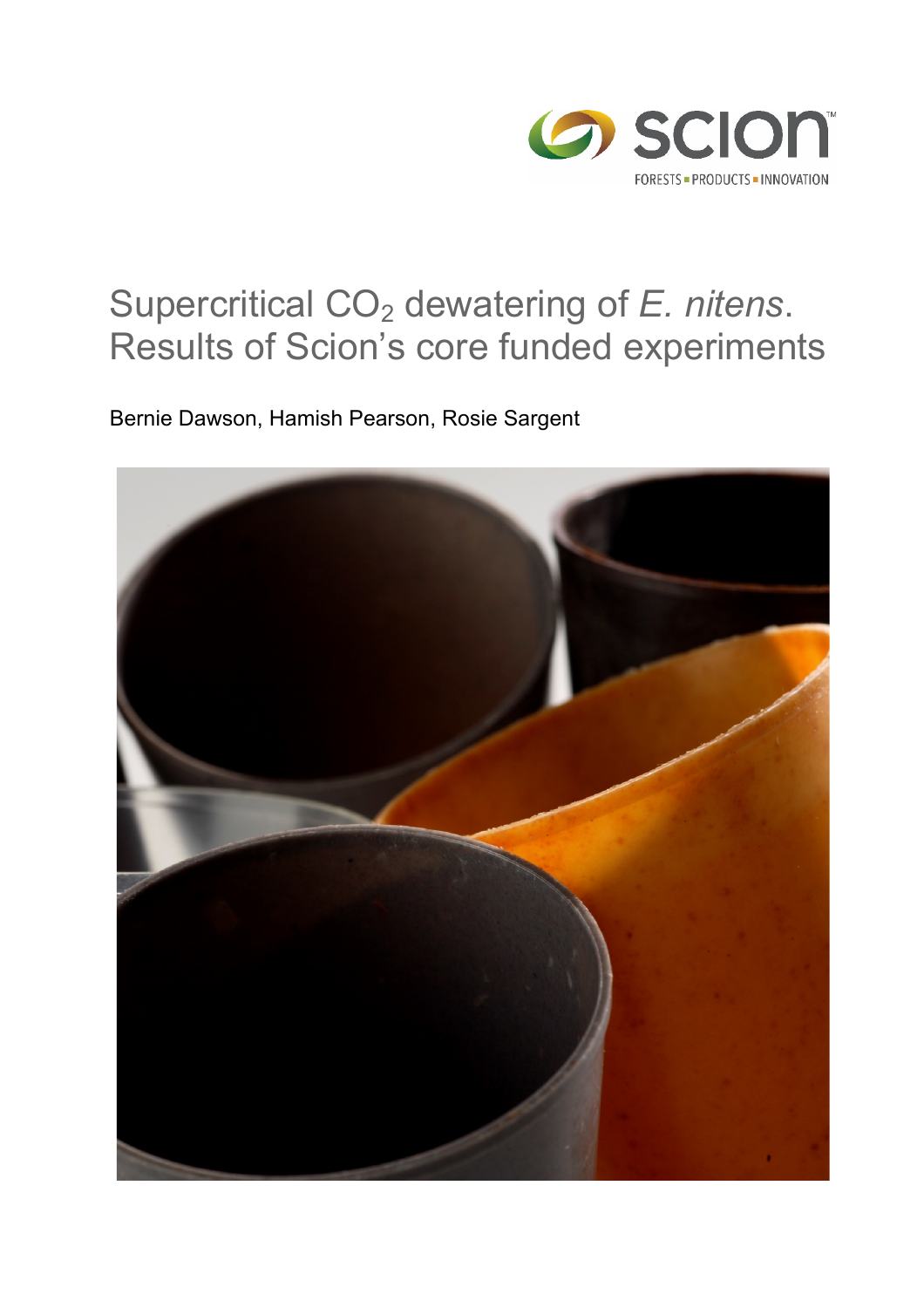

# **Report information sheet**

| <b>Report title</b>              | Supercritical CO <sub>2</sub> dewatering of E. nitens. Results of Scion's core funded<br>experiments                                                                                                                                                                                                                                                                                                                                                                                                 |
|----------------------------------|------------------------------------------------------------------------------------------------------------------------------------------------------------------------------------------------------------------------------------------------------------------------------------------------------------------------------------------------------------------------------------------------------------------------------------------------------------------------------------------------------|
| <b>Authors</b>                   | Bernie Dawson, Hamish Pearson, Rosie Sargent<br>Scion                                                                                                                                                                                                                                                                                                                                                                                                                                                |
| <b>Client</b>                    | <b>Specialty Wood Products Partnership</b>                                                                                                                                                                                                                                                                                                                                                                                                                                                           |
| <b>Client contract</b><br>number |                                                                                                                                                                                                                                                                                                                                                                                                                                                                                                      |
| <b>MBIE contract</b><br>number   |                                                                                                                                                                                                                                                                                                                                                                                                                                                                                                      |
| <b>SIDNEY output</b><br>number   |                                                                                                                                                                                                                                                                                                                                                                                                                                                                                                      |
| Signed off by                    | Doug Gaunt                                                                                                                                                                                                                                                                                                                                                                                                                                                                                           |
| <b>Date</b>                      | August 2018                                                                                                                                                                                                                                                                                                                                                                                                                                                                                          |
| Confidentiality<br>requirement   | Confidential (for client use only)                                                                                                                                                                                                                                                                                                                                                                                                                                                                   |
| <b>Intellectual</b><br>property  | © New Zealand Forest Research Institute Limited. All rights reserved. Unless<br>permitted by contract or law, no part of this work may be reproduced, stored or<br>copied in any form or by any means without the express permission of the New<br>Zealand Forest Research Institute Limited (trading as Scion).                                                                                                                                                                                     |
| <b>Disclaimer</b>                | The information and opinions provided in the Report have been prepared for<br>the Client and its specified purposes. Accordingly, any person other than the<br>Client uses the information and opinions in this report entirely at its own risk.<br>The Report has been provided in good faith and on the basis that reasonable<br>endeavours have been made to be accurate and not misleading and to<br>exercise reasonable care, skill and judgment in providing such information and<br>opinions. |
|                                  | Neither Scion, nor any of its employees, officers, contractors, agents or other<br>persons acting on its behalf or under its control accepts any responsibility or<br>liability in respect of any information or opinions provided in this Report.                                                                                                                                                                                                                                                   |

Published by: Scion, 49 Sala Street, Private Bag 3020, Rotorua 3046, New Zealand. www.scionresearch.com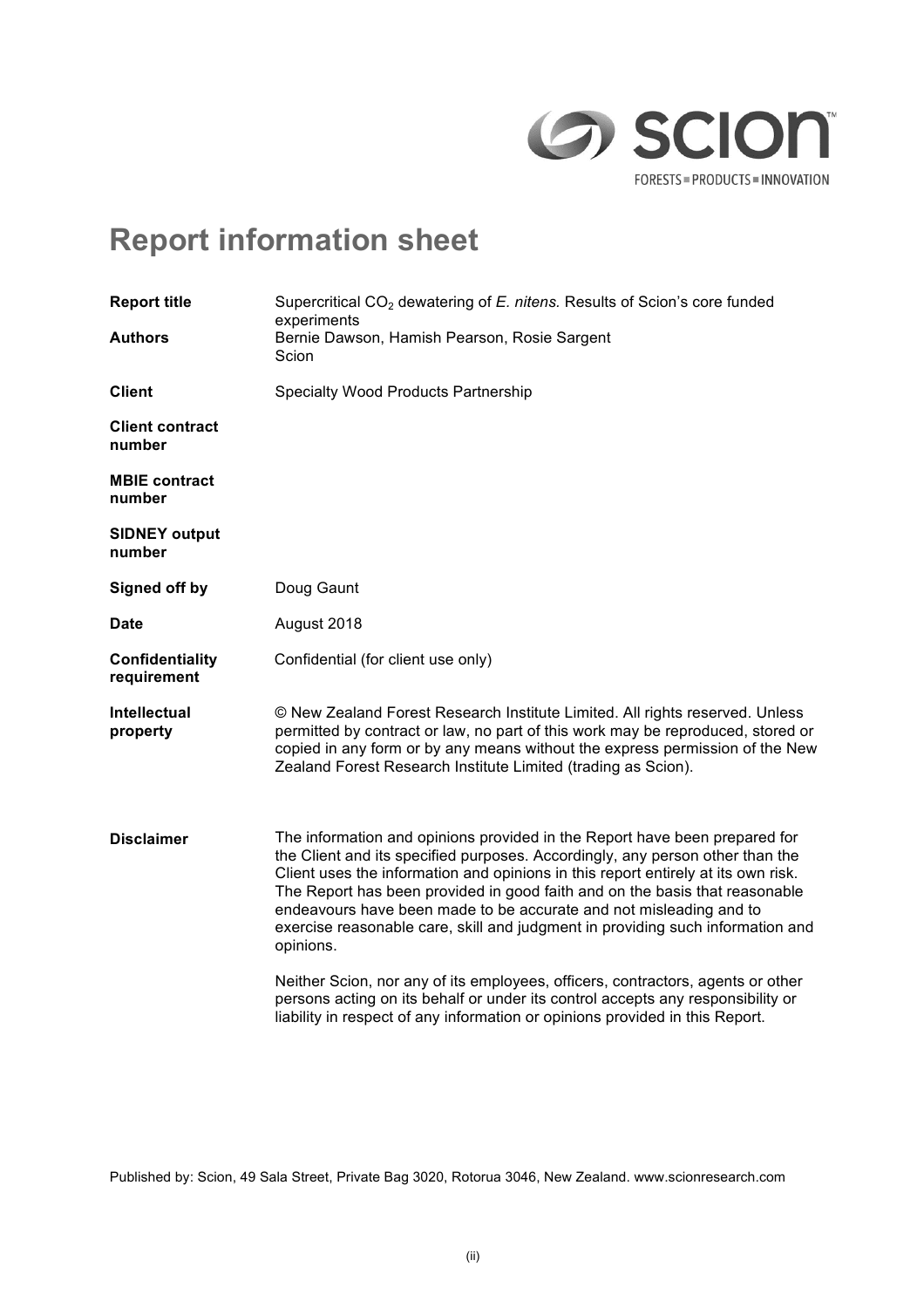# **Executive summary**

### **The problem**

The objective of this study was to see if removing sap from *Eucalyptus nitens* via supercritical CO<sub>2</sub> dewatering reduces the level of checking and collapse

### **This project**

*Eucalyptus nitens* was sourced from Southwood Exports in Southland, and small boards were either air dried from green to ~12% moisture content, or dewatered with supercritical  $CO<sub>2</sub>$  to remove sap from the lumens prior to air drying to 12%. Levels of collapse, and numbers of checks were measured following drying.

### **Key results**

The dewatered boards had significantly lower levels of collapse compared to the air dried boards. The average depth of collapse was reduced from 1 mm per board face to 0.25 mm per board face.

The number of checks on the faces and ends of the dewatered boards were higher than in the air dried boards.

#### **Implications of results for the client**

Dewatering with supercritical CO<sub>2</sub> has potential to reduce levels of collapse in *E. nitens*. Levels of end checking are increased, but these may not necessarily correlate with the presence of internal checking.

#### **Further work**

As a next step, it is recommended that the economics of the dewatering process be compared to that of air drying from green.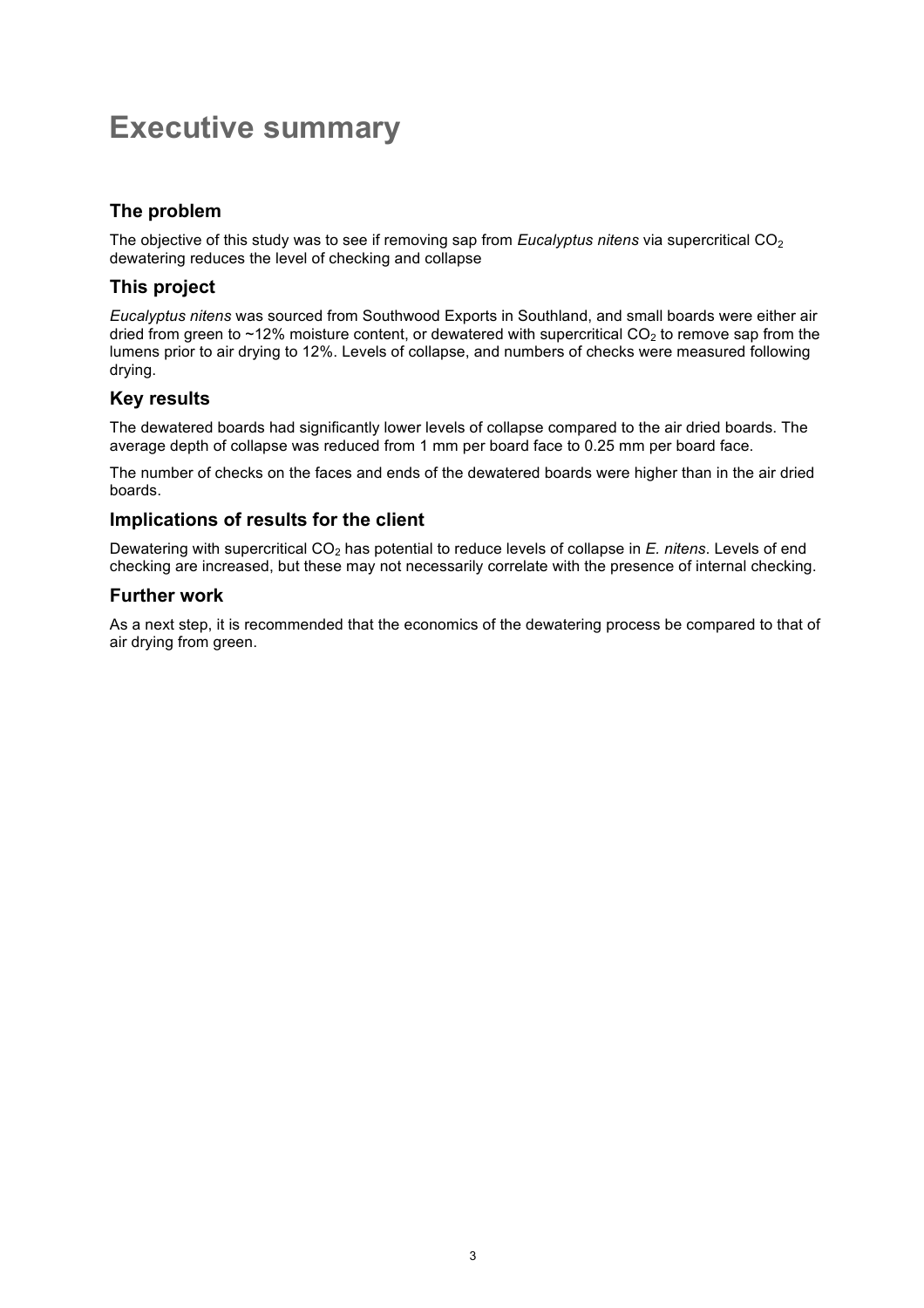# Supercritical CO2 dewatering of E. nitens. Results of Scion's core funded experiments

### **Table of contents**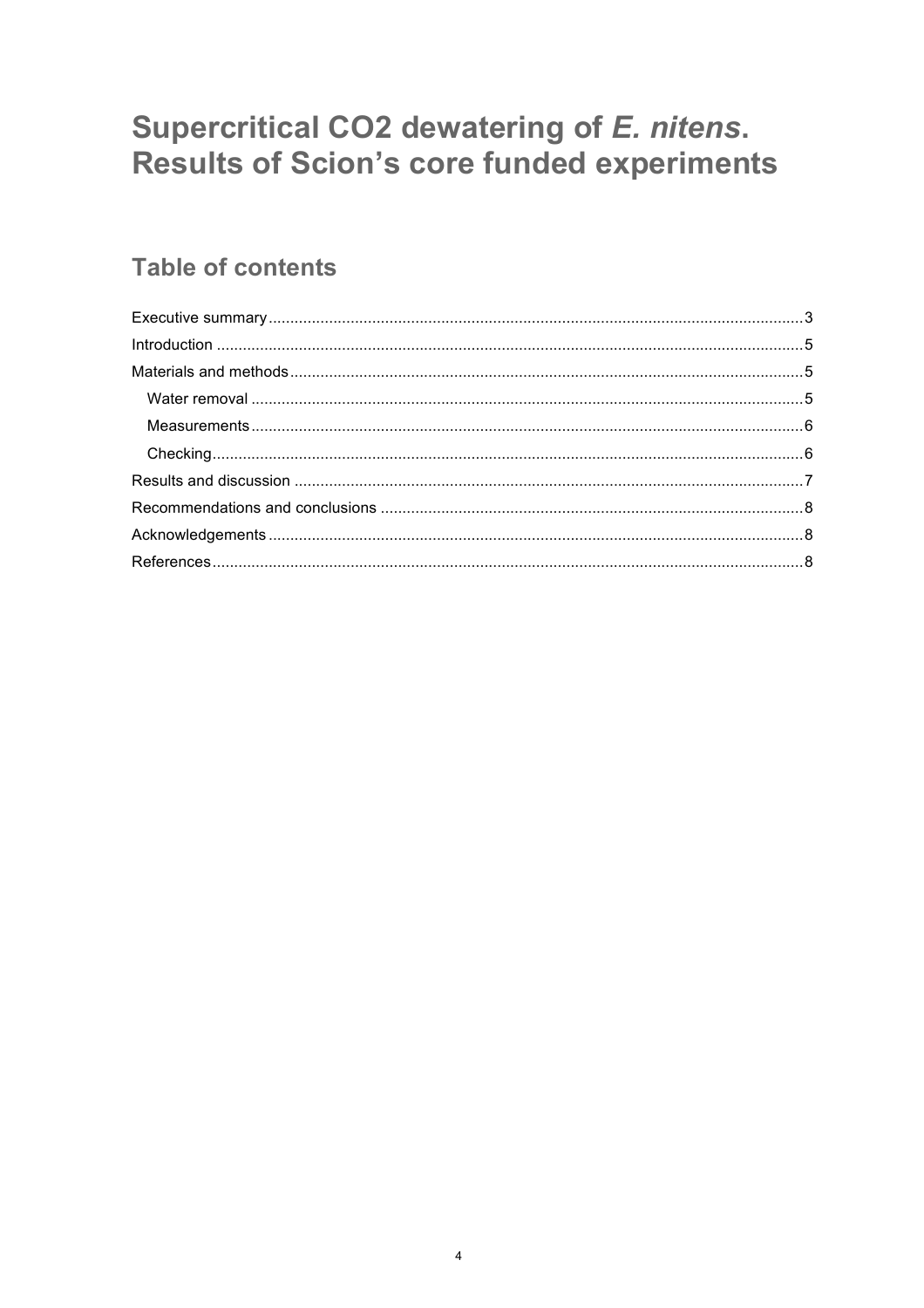### **Introduction**

A significant component of drying degrade in *E. nitens* is often caused by water tension forces which form early in the drying phase, when the cell lumens are substantially filled with sap. If this lumen filling liquid can be removed by mechanical means, rather than via evaporation, checking and collapse may not form during subsequent drying. Scion has developed a supercritical  $CO<sub>2</sub>$ dewatering treatment (Dawson & Pearson, 2017; Franich, et al., 2014) as a means of removing lumen water from green radiata wood. The final moisture content is typically close to the fibre saturation point (~30% MC). To date, this treatment has been primarily used with radiata pine, but there is potential for its use in collapse prone species such as *E. nitens*. In this work this dewatering was used as a pre-treatment prior to drying *E. nitens*. Levels of cross sectional shrinkage (a measure of collapse) and visible surface checks were compared between treated (dewatered) and air-dried boards, and untreated and air-dried boards.

# **Materials and methods**

Billets from approximately 15 year-old plantation grown *E. nitens* trees were obtained from SouthWood Exports Ltd. The billets were cut from around 2.5m up the tree. The cut faces of each billet were sealed with Logshield, and sent to Rotorua via refrigerated freight. Ten billets were chosen for this study (based on absence of defects, high proportion of heartwood etc.). Each billet was milled to produce green flat/quarter sawn 37x37x550 mm<sup>3</sup> boards (Figure 1). Care was taken to ensure all boards are positioned in the same growth rings of the outer heartwood.





Each board was cut into two 200 mm long boards, carefully avoiding defects, plus an offcut (taken from between the two 200 mm long samples) for MC and density determination.

37x37x200 mm<sup>3</sup> specimens from each pair were randomised and assigned to the treated (dewatered) and untreated group.

#### **Water removal**

#### *Dewatering*

The dewatering treatment was performed in the Scion 1L SCF (supercritical fluid) plant, using the standard dewatering schedule developed at Scion for radiata pine (Dawson & Pearson, 2017). Sap expelled from the wood was collected periodically during the treatment cycles before being weighed and recorded. Boards were weighed before and after treatment. Following treatment, boards were air dried.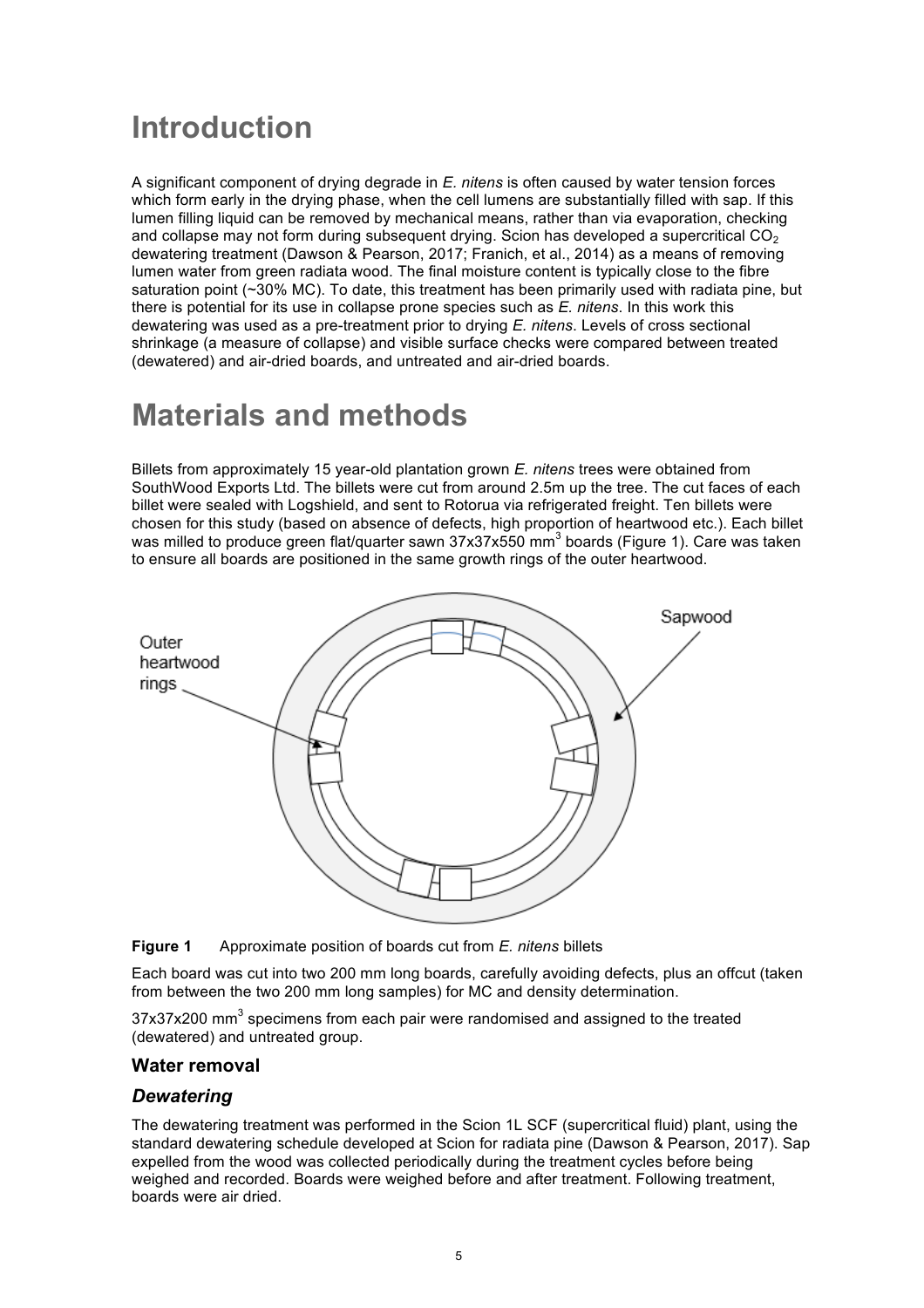### *Air drying*

Air drying was performed under constant conditions: 25°C / 65% RH. Boards were weighed prior to being placed in the room. Board weights were monitored periodically, and drying continued until board weights have stabilised (~12% MC). Their final weights were recorded.

#### **Measurements**

#### *Collapse*

AS/NZS 4787 (2000) Timber - Assessment of Drying Quality quantifies collapse in terms of the material that needs to be removed to give two parallel straight faces on the widest dimension (Figures 2&3). Collapse was measured on the two radial faces as the sum of the largest crosssection depressions from the original green surface.



**Figure 2** AS/NZS 4787:2001 degree of collapse





#### **Checking**

Visible checks were measured on the *two ends* of each specimen as both the number of checks and their total width (mm), and on the *four faces* as the number of checks and their total length (mm).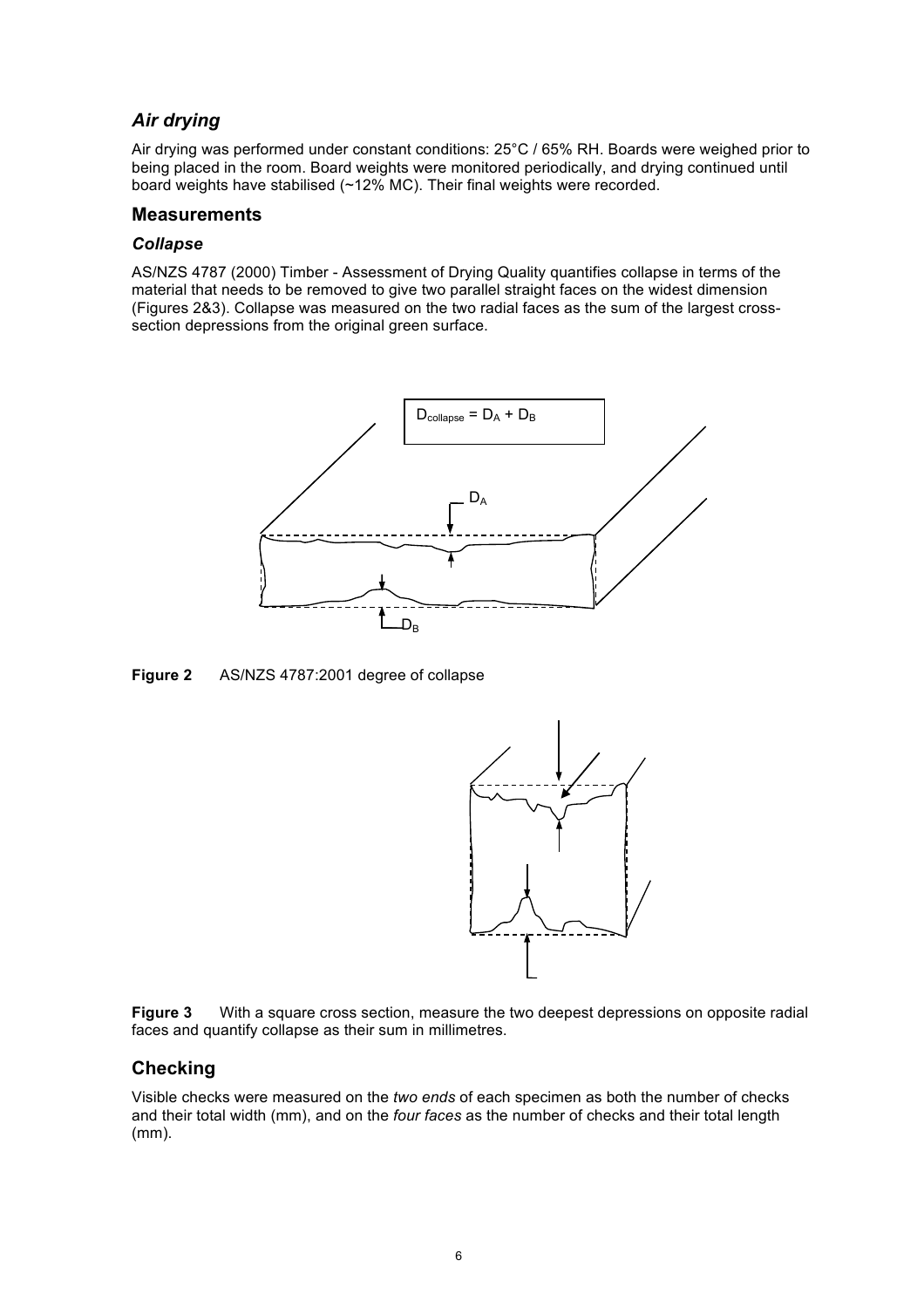### **Results and discussion**

The level of collapse following dewatering or air drying is shown in Figure 4. The dewatered boards had significantly lower levels of collapse compared to the air dried boards.



**Figure 4** Maximum depth of collapse following drying to 12% MC

The number of checks on the faces and ends of the boards are shown in Figure 5. The numbers of surface checks are very low in both the air dried and dewatered boards. The air dried boards had an average of two end checks per board, but the dewatered boards had an average of eight end checks per board. End checking is not necessarily an indication of internal (within-ring) checking, and levels of within ring checking would need to be confirmed in a separate study.



**Figure 5** Number of checks on the faces and ends of specimens following drying to 12% MC